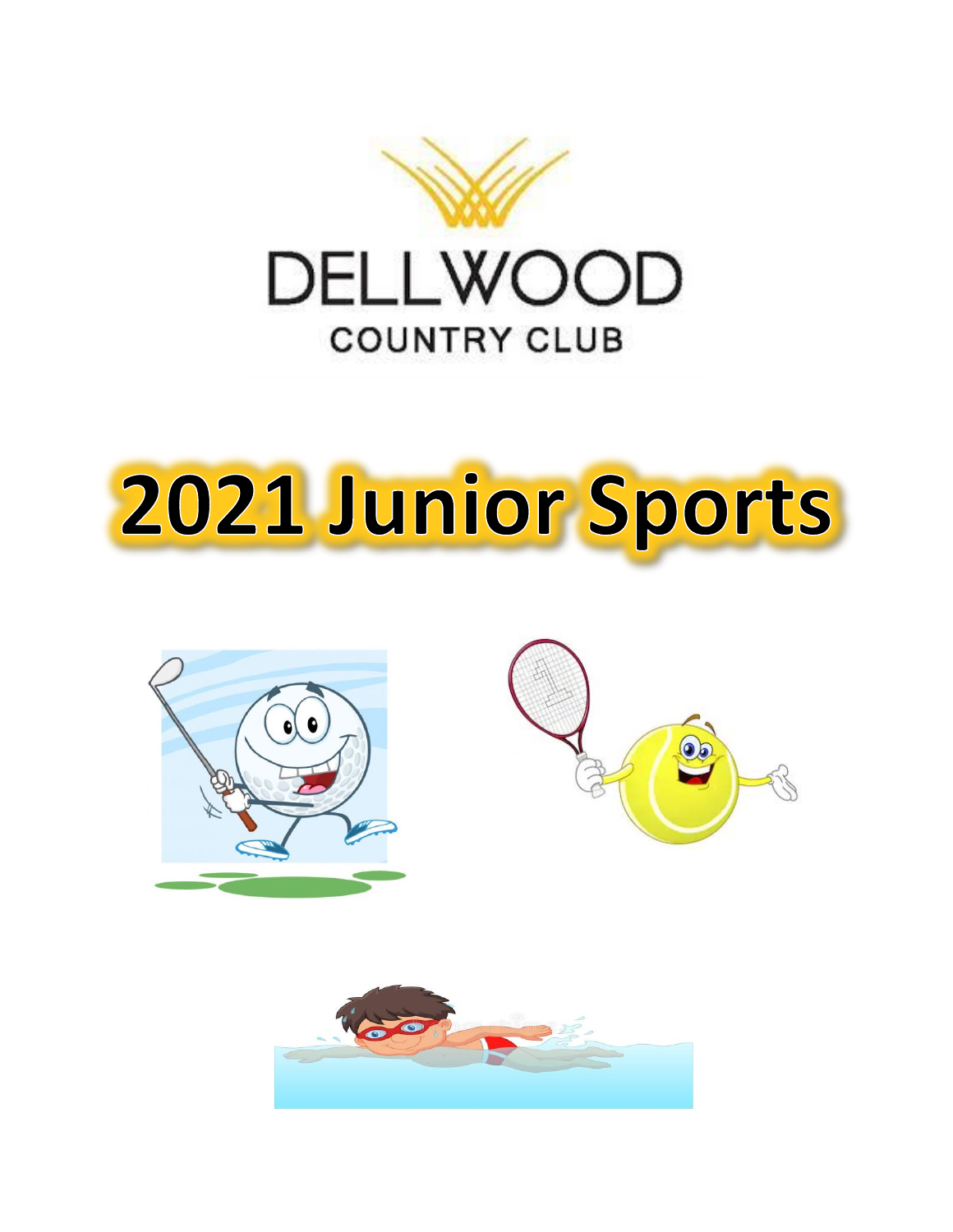## **2021 Junior Golf**

6 to 1 Student/Instructor ratio will ensure quality instruction on the physical aspects of golf along with the skills that make golf an enjoyable lifetime sport. The primary focus of Junior Golf is on skills and golf fundamentals. The enjoyment from Junior Golf comes from a sense of belonging, social interaction, improving skills and competition.

**Junior Golf Academy** 

Tuesday Nights 5:30-7:30 PM

Session  $1 -$  June  $15^{\text{th}} -$  July  $13^{\text{th}}$ 

Session  $2 -$  July  $20<sup>th</sup>$  – August  $17<sup>th</sup>$ 

This five-week program is designed to give Junior Golfers the knowledge and skills needed to succeed on the golf course. Topics covered will include putting, chipping, pitching, and full swing.

Groups of 6 students will be split up based on age and skill level.

Each session will include 45 minutes of instruction, 45 minutes of on course competition with Dinner provided weekly.

As always, we will end the Jr. Golf Academy with our BIG BREAK competition where junior golfers will compete in a series of skills competitions. The 2 winners of the skills competitions will face off in a head to head match up to see who can shatter the glass first and become the 2021 BIG BREAK Champion!

Congrats to our 2020 BIG BREAK CHAMIPIONS: Johnny Rog & Talon Schifsky

Visit our Instagram page to watch the competition and crowning of our 2020 Champions.

To Sign-Up for the Junior Golf Academy Email: [Drew@dellwoodcountryclub.com](mailto:Drew@dellwoodcountryclub.com)

Maximum of 18 students per Session - Spots will fill up fast!!!

Golf Members will have 1-month early registration starting January 1st, 2021.

All other members will be able to register beginning February 1<sup>st</sup>, 2021.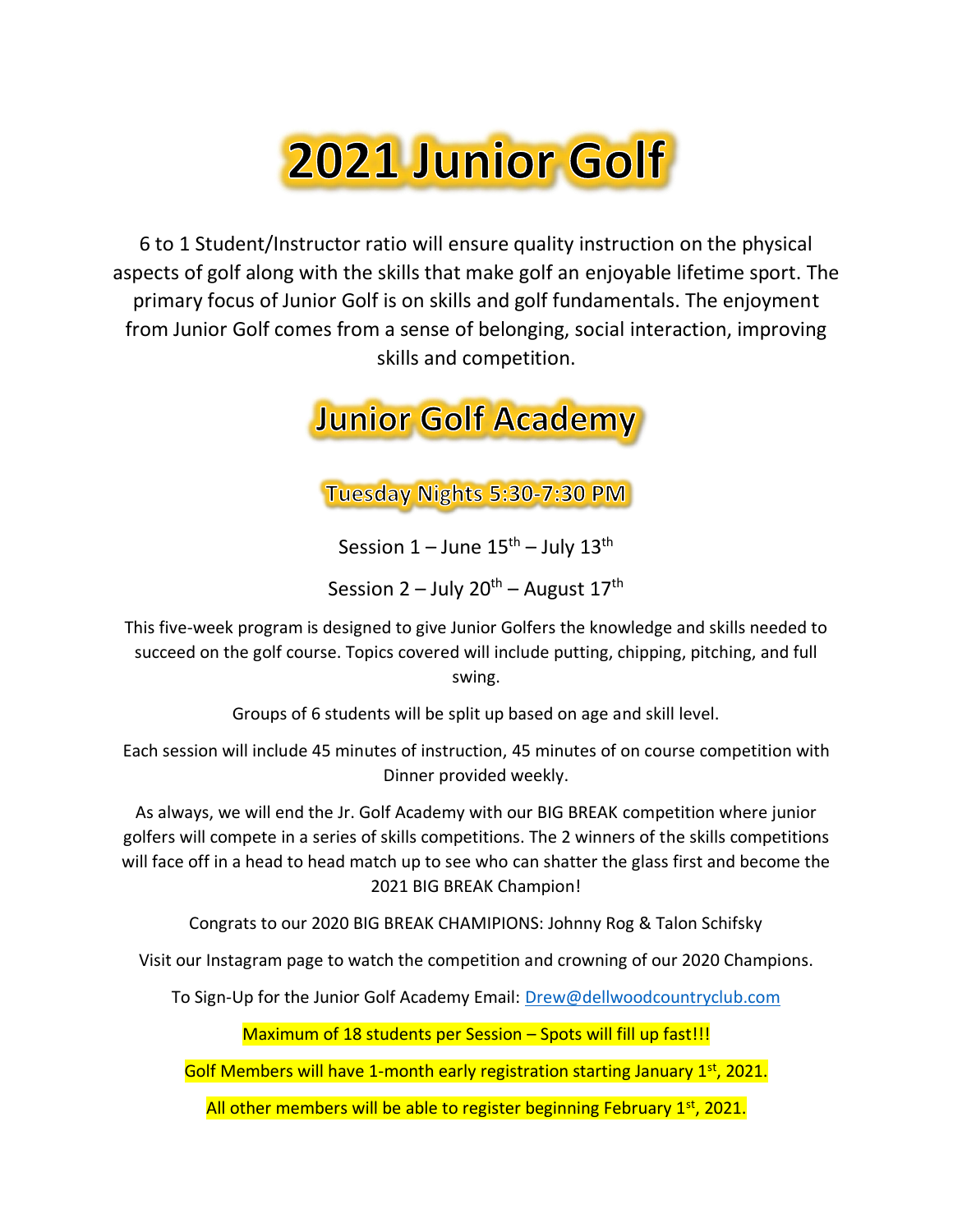## **KIDS CLINICS**

Kids Clinics will be hosted throughout the summer (June – August).

Clinic topics will vary each session and will include: Putting, Chipping/Pitching, Irons, and Drivers.

A maximum of 6 students per Clinic with a minimum of 3 students for a clinic to be hosted.

Scheduled Dates/Times and sign-ups for Clinics will be available starting in May on ForeTees.

Cost for Kids Clinics will be \$15 for Golf Members and \$20 for Athletic Members

Questions regarding the JR. Golf program? contact Drew at Drew@dellwoodcountryclub.com